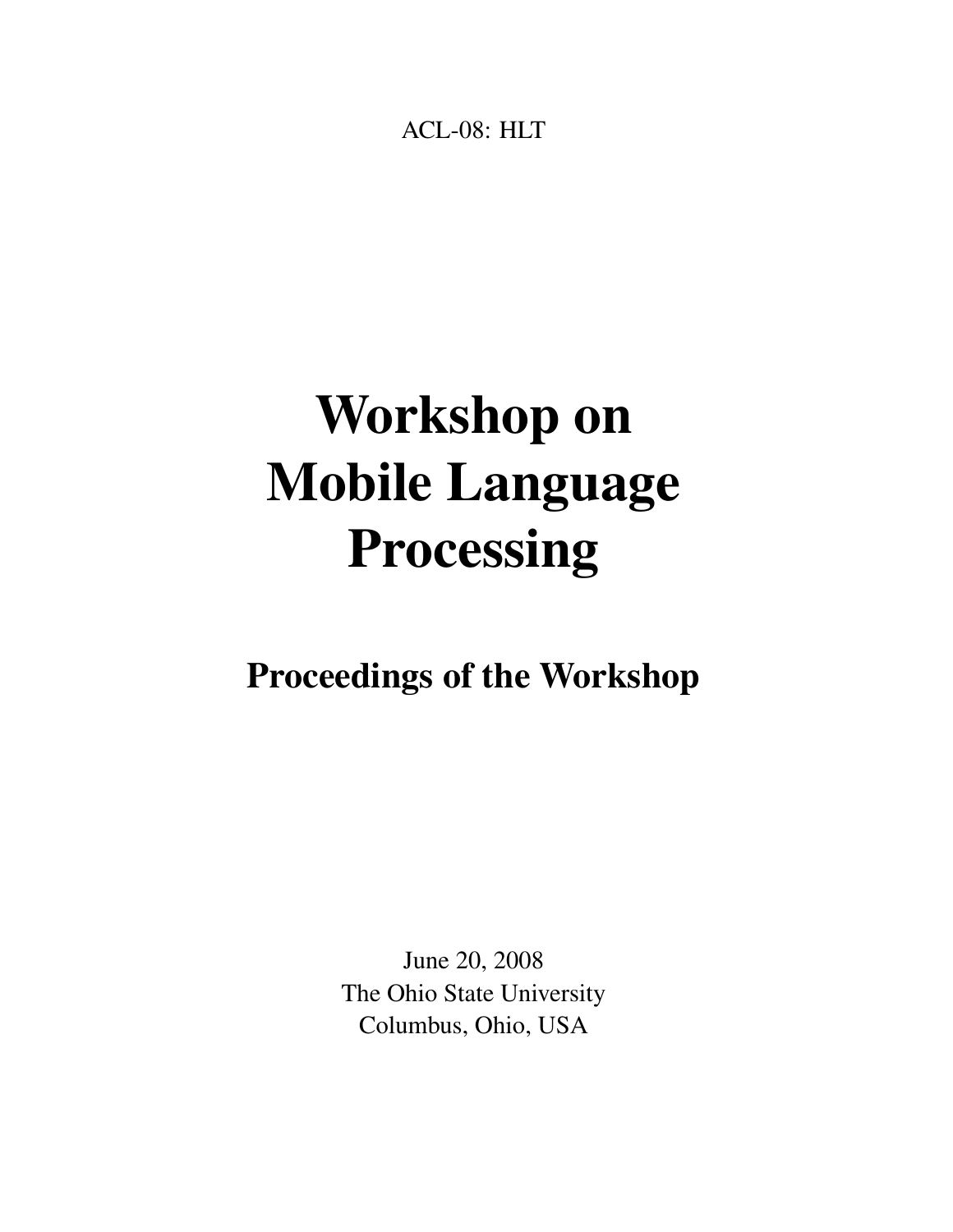Production and Manufacturing by *Omnipress Inc. 2600 Anderson Street Madison, WI 53707 USA*

c 2008 The Association for Computational Linguistics

Order copies of this and other ACL proceedings from:

Association for Computational Linguistics (ACL) 209 N. Eighth Street Stroudsburg, PA 18360 USA Tel: +1-570-476-8006 Fax: +1-570-476-0860 acl@aclweb.org

ISBN 978-1-932432-13-8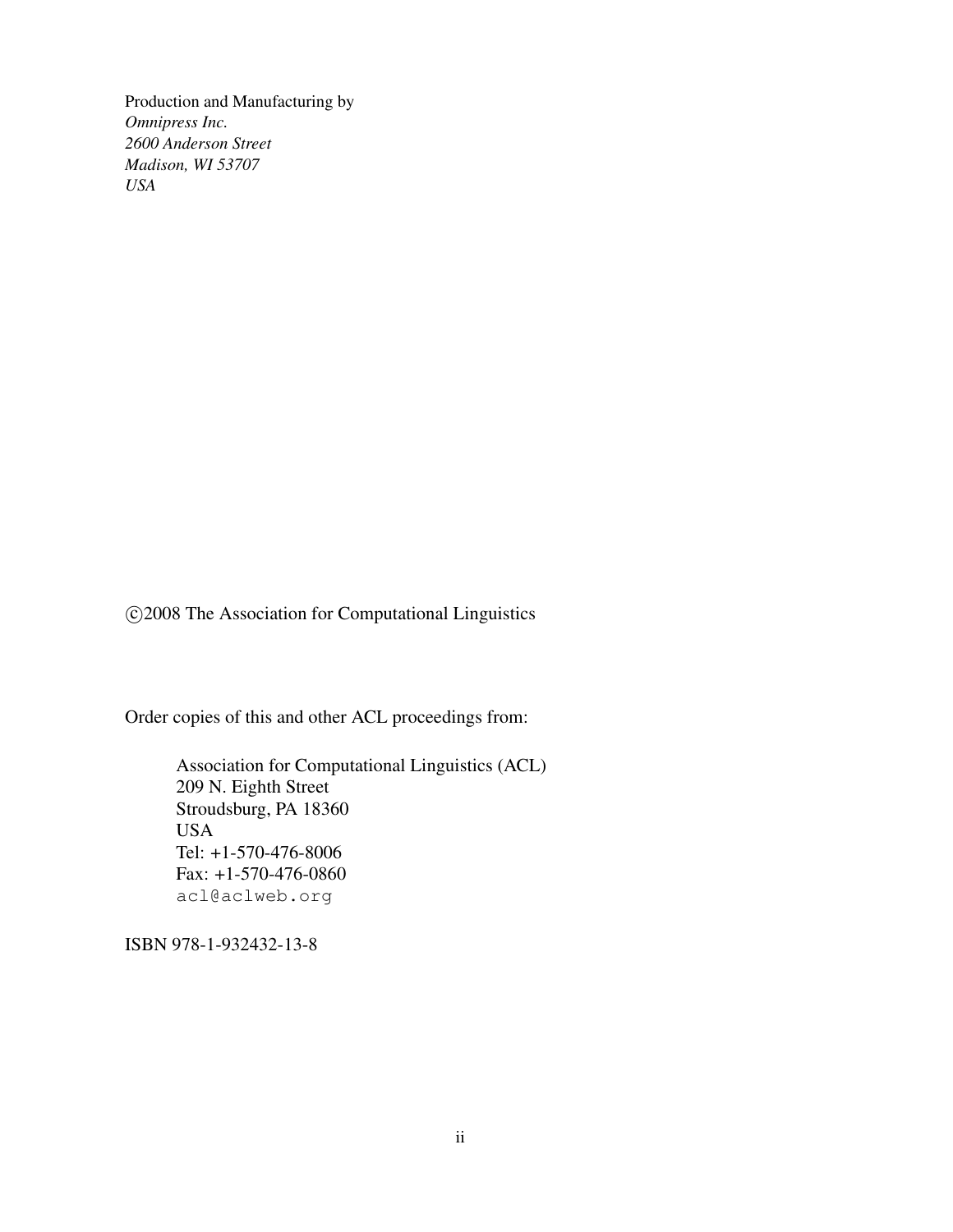## Introduction

Mobile devices such as ultra-mobile PCs, personal digital assistants, and smart phones have many unique characteristics that make them both highly desirable as well as difficult to use. On the positive side, they are small, convenient, personalizable, and provide an anytime-anywhere communication capability. On the other hand, they have limited input and output capabilities, limited bandwidth, limited memory, and restricted processing power.

In anticipation of new and exciting applications for natural and spoken language processing on mobile devices, this workshop provided a forum for discussing some of the challenges that are unique to this domain. For instance, mobile devices are beginning to integrate sensors (most commonly for location detection through GPS, Global Positioning Systems) that can be exploited by context/location aware NLP systems. Another interesting research direction is the use of information from multiple devices for "distributed" language modeling and inference. To give some concrete examples, knowing the type of web queries made from nearby devices or from a specific location or 'context' can be combined for various applications and could potentially improve information retrieval results. Learned language models could be transferred from device to device, propagating and updating the language models continuously and in a decentralized manner.

Processing and memory limitations faced by the execution of NLP and speech recognition software on small devices need to be addressed. Several papers addressed this issue. In *"Information extraction using finite state automata and syllable n-grams"* Seon et al. proposed a modified HMM for information extraction in a mobile environment. This kind of model has the advantage of being compact. Huggins-Daines et al. proposed a simple entropy-based technique to improve the scalability of acoustic models in embedded systems; they showed a significant speed-up in recognition with a negligible increase in word error rate (*"Mixture Pruning and Roughening for Scalable Acoustic Models."*) Ganchev and Dredze in *"Small Statistical Models by Random Feature Mixing"* showed how it is possible to do efficient NLP learning by reducing the number of parameters on resource constrained devices with little loss in performance; and *"A Wearable Headset Speech-to-Speech Translation System"* by Krstovski et al. shrunk a speech translation system to fit into a wearable speech-to-speech translation system.

Some applications and practical considerations may require a client/server or distributed architecture: what are the implications for language processing systems in using such architectures? Homola (*"A Distributed Database for Mobile NLP Applications"*) proposed a distributed database for lexical transfer in machine translation. The database contains data shared among multiple devices and automatically synchronizes them.

The limitation of the input and output channels necessitates typing on increasingly smaller keyboards which can be quite difficult, and similarly reading on small displays is challenging. Speech interfaces for dictation or for understanding navigation commands and/or language models for typing suggestions would enhance the input channel, while NLP systems for text classification, summarization and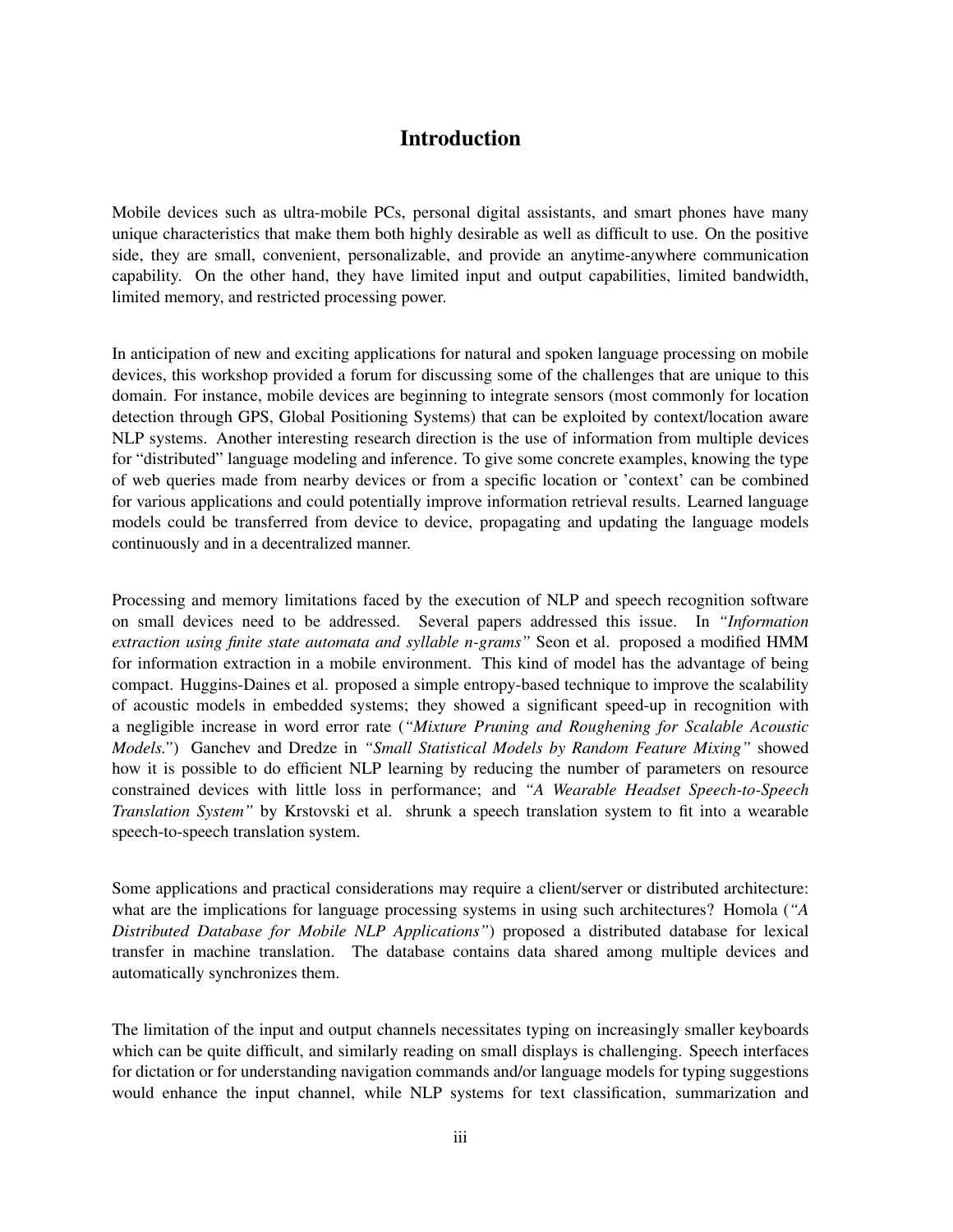information extraction would be helpful for the output channel. Speech and multimodal interfaces, language generation and dialog systems would provide a natural way to interact with mobile devices. A multimodal dialogue system for interacting with a home entertainment center via a mobile device was proposed by Gruenstein et al. in *"A Multimodal Home entertainment Interface via a Mobile Device."*

Furthermore, the growing market of cell phones in developing regions can be used for delivering applications in the areas of health, education and economic growth to rural communities. Some of the challenges in this area are the limited literacy, the many languages and dialects spoken and the networking infrastructure.

For the health domain, Nikolova and Ma in their paper *"Assistive Mobile Communication Support"* discussed the role of mobile technologies in a system for communication support for people with speech and language disabilities.

We believe that the issues raised by the papers in this Workshop represent just the tip of the iceberg, and we hope that by raising awareness of these issues, more research will be aimed at mobile language processing. The ACL 2008 Workshop on Mobile Language Processing took place on June 20 in Columbus, Ohio following ACL-08: HLT with an invited talk by Dr. Lisa Stifelman, Principal User Experience Manager at Tellme/Microsoft, seven oral paper presentations, a poster and a demo session and a panel discussion.

We thank the members of the Program Committee for their diligent and insightful reviews, as well as our illustrious Panel Session members.

Barbara Rosario and Tim Paek Co-Organizers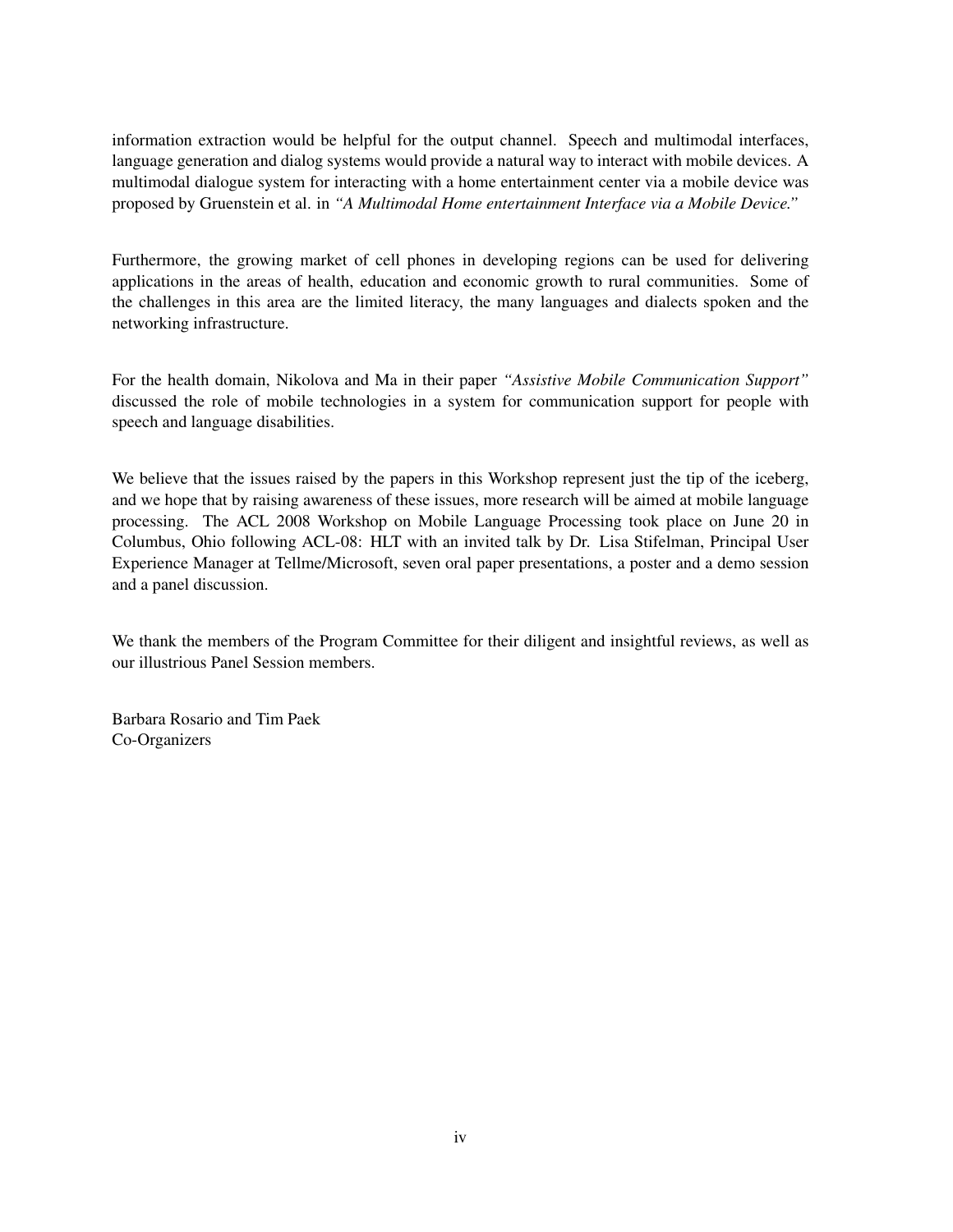#### Organizers:

Barbara Rosario, Intel Research Tim Paek, Microsoft Research

#### Program Committee:

Alex Acero, Microsoft Research Alan Black, CMU Dilek Hakkani Tur, ICSI Marti Hearst, iSchool, UC Berkeley Michael Johnston, AT&T Maryam Kamvar, Google and Columbia University Kevin Knight, USC/Information Sciences Institute Julian Kupiec, Google Dekang Lin, University of Alberta, Canada Maryam Mahdaviani, University of British Columbia, Canada Wolfgang Minker, University of Ulm, Germany Noah Smith, CMU Bo Thiesson, Microsoft Research Gokhan Tur , SRI Fuliang Weng, Bosch Thomas Zheng , Tsinghua University Geoffrey Zweig, Microsoft Research

#### Invited Speaker:

Lisa Stifelman, Principal User Experience Manager at Tellme/Microsoft.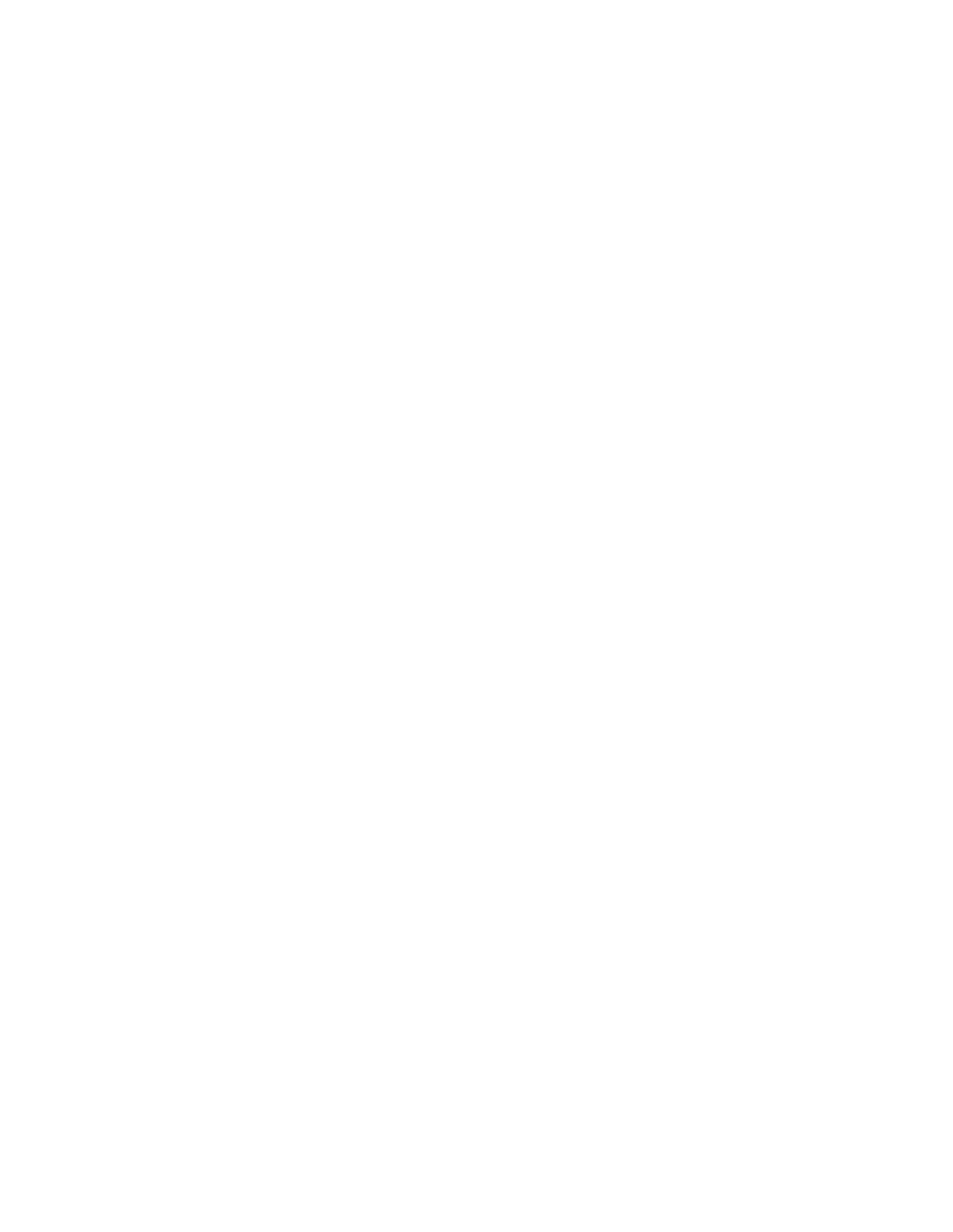# Table of Contents

| A Multimodal Home Entertainment Interface via a Mobile Device                                   |
|-------------------------------------------------------------------------------------------------|
| Alexander Gruenstein, Bo-June (Paul) Hsu, James Glass, Stephanie Seneff, Lee Hetherington,      |
|                                                                                                 |
|                                                                                                 |
| A Wearable Headset Speech-to-Speech Translation System                                          |
| Kriste Krstovski, Michael Decerbo, Rohit Prasad, David Stallard, Shirin Saleem and Premkumar    |
|                                                                                                 |
| Information extraction using finite state automata and syllable n-grams in a mobile environment |
|                                                                                                 |
|                                                                                                 |
| <b>Small Statistical Models by Random Feature Mixing</b>                                        |
|                                                                                                 |
|                                                                                                 |
| Mixture Pruning and Roughening for Scalable Acoustic Models                                     |
|                                                                                                 |
|                                                                                                 |
| <b>Assistive Mobile Communication Support</b>                                                   |
|                                                                                                 |
|                                                                                                 |
| A Distributed Database for Mobile NLP Applications                                              |
|                                                                                                 |